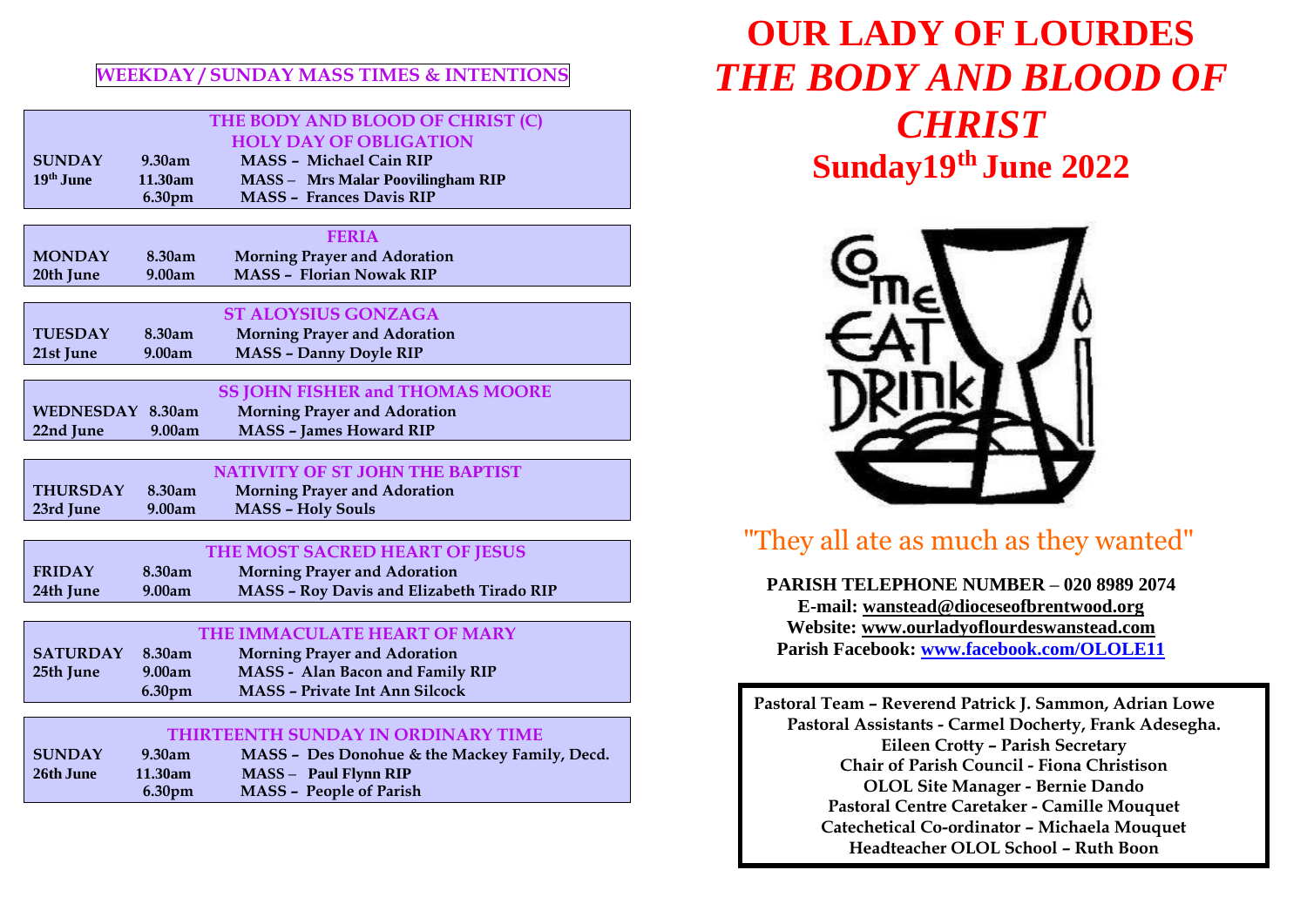#### Dear Parishioners,

Some of you will have heard of, or read books by, the great spiritual writer, Thomas Merton. He was a Trappist monk in America. He wrote many books, the most well known was entitled The Seven Storey Mountain. It is an account of his search for God and later on, his conversion to Catholicism.

Thomas Merton was at first a journalist and in New York, at lunch time, he observed people every day going into a basement building. One day he got so curious, he decided to investigate and to his surprise, he discovered that the building was, in fact, a Catholic Church where people went to Mass. He joined the people and their Silent Adoration of the Blessed Sacrament. He was present in that chapel on the day World War II began. As Mass began, Thomas Merton was startled to hear the priest saying in Latin, '"let us give thanks to the Lord our God." A war was beginning, yet here was the Church going on as usual in the good and bad times, praising, praying and thanking God, "whoever eats this bread will draw life from me."

Today, Corpus Christi, is a day of thanksgiving for the gift of the Eucharist. Thomas Merton reminds us, the Mass is always there, it is constant, faithful, strong. It is exactly the same, it has the same effect. Millions of people, in fact, over one billion Catholics, are invited to the Eucharist, one Body, one faith, one Lord, weekly.

Today, on Corpus Christi, we Catholics give thanks for the Mass. The thought of Christ within us, the real presence should fill us with gratitude and amazement. Pope St John Paul said, "in the Mass, as we draw life from Jesus, our friend, let us thank God for the awesome gift of the Blessed Sacrament."

Sadly, since the pandemic, our Mass attendance has dropped by almost 1,000. Why have you and your family decided not to come back to the Mass? Is it laziness, indifference, carelessness, whatever? Why deny bringing your children to Mass? I strongly exhort and encourage you to come back to Sunday Mass. The Mass is the source and summit of our Catholic faith. For the Catholic, it is the Mass that matters.

Also, I ask parishioners to consider giving some time to Adoration of the Blessed Sacrament on Fridays. There are two slots, 9.30am-12noon and 7pm-9pm.

God Bless you and yours.

#### **PARISH FINANCES - PAYMENT METHOD**

**Contributions to the parish can be made online via the Diocesan website at:** 

**[www.dioceseofbrentwood.net/donations/?parish=wanstead](http://www.dioceseofbrentwood.net/donations/?parish=wanstead) or by scanning the QR code shown here with your smartphone and selecting "General Offertory". You can, if you prefer, make a payment directly into the parish bank account using online banking. You will need to set up the OLOL Wanstead Parish as a payee on your online banking app or internet page. The Parish Bank** 



**details are as follows - Bank: HSBC - Account Name: Catholic Church Wanstead Our Lady of Lourdes - Account number: 71018973 Sort Code: 40-13-22. You can also use contactless giving using your phone's QR reader and the QR codes shown on posters in the Parish Centre and also on the OLOL website which provides further detail. [\(http://www.ourladyoflourdeswanstead.com/offertory-donations](http://www.ourladyoflourdeswanstead.com/offertory-donations)**

| WHAT'S ON THIS WEEK / DATES FOR THE DIARY |                                           |  |
|-------------------------------------------|-------------------------------------------|--|
| Monday 20 <sup>th</sup> June              | 4.15pm - 6.00pm Tutor Group               |  |
| Tuesday 21st June                         | 11.00am - 12noon Meditation Group (Hall)  |  |
|                                           | 4.15pm - 6.30pm Tutor Groups              |  |
|                                           | $1.00$ pm – 3.00pm Under Fives (Hall)     |  |
|                                           | 7.30pm - Divine Mercy Group (Booker Room) |  |
| Wednesday 22nd June                       | Teas after 9.00am Mass                    |  |
|                                           | 1.30pm – 3.00pm Sheila Lovell Club (Hall) |  |
|                                           | 7.00pm-9.00pm Pilates (Hall)              |  |
| Thursday 23rd June                        | $3.00$ pm – 7.00pm Perform (Hall)         |  |
| Friday 24 <sup>th</sup> June              | 3.00pm – 6.00pm Perform (Hall)            |  |
|                                           | 8.00pm - Life in Spirit Group (Hall)      |  |

#### **BAPTISM PREPARATION**

| September 8th and 15th                                                        | November $3^{rd}$ and $17^{t}$ |  |  |  |  |
|-------------------------------------------------------------------------------|--------------------------------|--|--|--|--|
| July 7th and 21st                                                             |                                |  |  |  |  |
| below:                                                                        |                                |  |  |  |  |
| Centre Hall at 7.45pm on Thursday evenings every second month as detailed     |                                |  |  |  |  |
| The Baptism Preparation Course comprises of two Sessions held in the Pastoral |                                |  |  |  |  |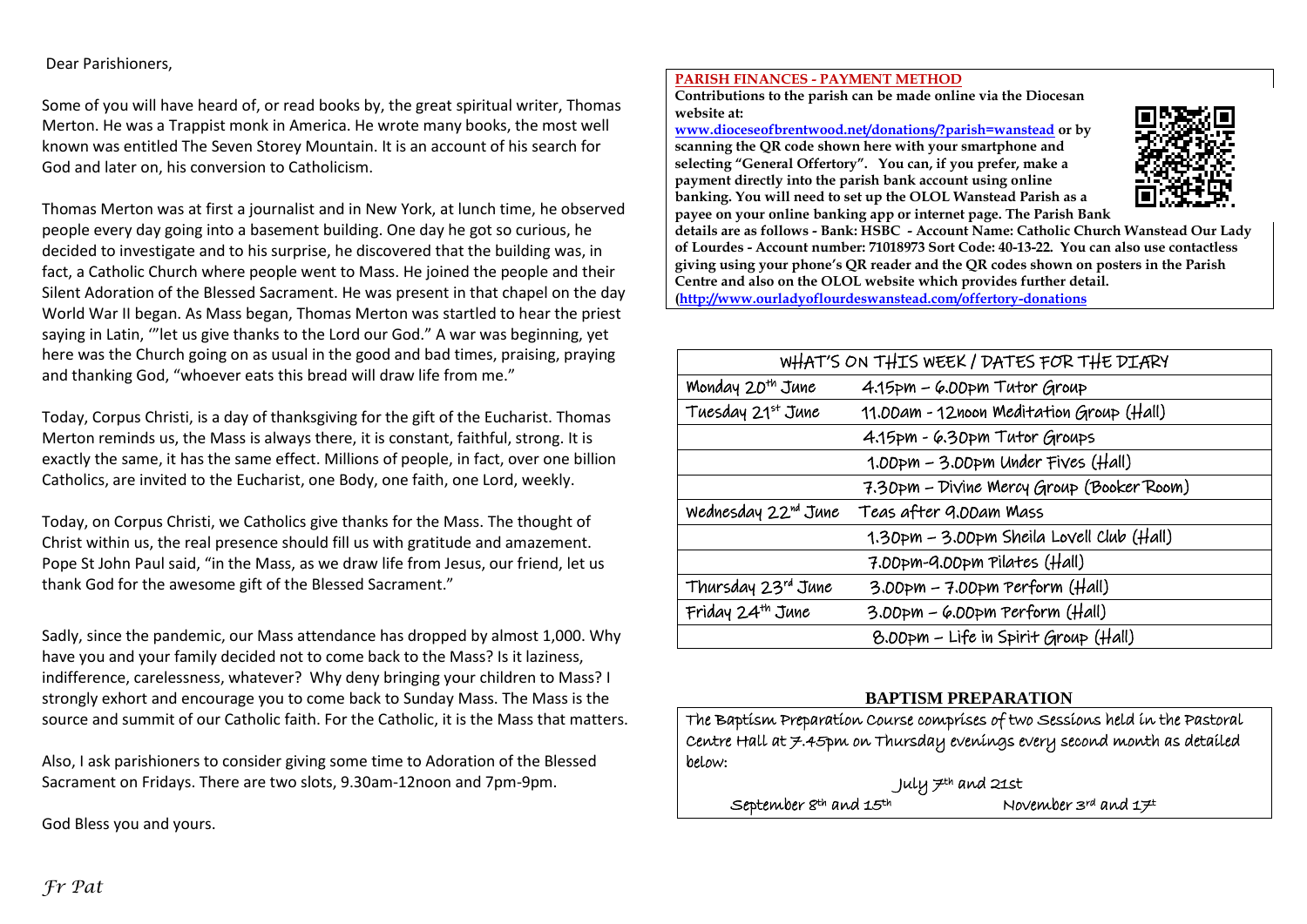#### **CHORAL DIRECTOR VACANCY – The Diocese of Brentwood Schools Singing**

**Programme -** We are seeking to appoint a Choral Director, this is a new and exciting post which is part of the National School Singing Programme.

Further information about the role can be found on the website [https://www.dioceseofbrentwood.net/wp-content/uploads/2022/06/NSSP-Choral-](https://www.dioceseofbrentwood.net/wp-content/uploads/2022/06/NSSP-Choral-Director-Application-Pack-002.pdf)[Director-Application-Pack-002.pdf](https://www.dioceseofbrentwood.net/wp-content/uploads/2022/06/NSSP-Choral-Director-Application-Pack-002.pdf) Closing date is 12 noon on Monday 4 July 2022.

#### **UNDER FIVES GROUP - TUESDAYS 1-3PM FROM 21ST JUNE 2022**

We are happy to announce that the Under Fives Group will be reopening in the Pastoral Centre on Tuesdays. Please come along with your under age schoolchildren for them to play in a safe environment while parents/carers can enjoy refreshments with other adults**.** Please contact Michaela if this would be of interest to you as either a user or an organiser/helper.

[michaelaololcc@gmail.com](mailto:michaelaololcc@gmail.com) 



**WEDNESDAY TEAS -** Come and join us for tea and biscuits every Wednesday after the 9am Mass. We look forward to seeing you there.

#### **TRINITY CATHOLIC HIGH SCHOOL VACANCIES**

- SEN TA, 30 & 31 hours, Permanent Sept 22 start
- Art Technician, 13 hours, Permanent Sept 22 start
- Teacher of Theology & Philosophy, Full/Part time, Sept 22 start **Please visit the school website for more details**

**The Society of Friends of Westminster Cathedral** is seeking a part-time Co-ordinator to assume responsibility for the day-to-day running of the charity. Full details at [https://westminstercathedral.org.uk/the-friends-seek-an-organising-secretary/"](https://westminstercathedral.org.uk/the-friends-seek-an-organising-secretary/)

**Just finished A-levels or Uni? Aged 18-22? Interested in working with young people? Join the Walsingham House Team 2022/23 for an amazing Gap Year opportunity starting September 2022.** Details on [www.bcys.net](http://www.bcys.net/) or contact Joseph Beattie – phone 01277 373959 or email [josephbeattie@dioceseofbrentwood.org](mailto:josephbeattie@dioceseofbrentwood.org)

#### **ADORATION OF THE BLESSED SACRAMENT**

Adoration of the Blessed Sacrament takes place Monday to Saturday at 8:20am and on Fridays from 9:30am to 1pm and from 7pm to 9pm. All are welcome to come and pray and spend some time in the presence of the Lord.

#### **FATHER'S DAY**

Today is Father's Day. We pray for all fathers, living and dead.

#### **IMPORTANT FEAST DAYS**

Friday  $24<sup>th</sup>$  June – The Most Sacred Heart of Jesus Saturday  $25<sup>th</sup>$  June – The Immaculate Heart of Mary

**NEW ALTAR SERVERS -** We usually begin our training of new altar servers after they receive First Holy Communion. Those boys and girls who received First Holy Communion for the first time are welcome to start the training. Please speak to Fr Pat, Fr Adrian, Catherine Burns or Frank Adesegha about this.

#### **RIP**

Please pray for the soul of Jenny Richmond, former head teacher at St Georges Parish, Walthamstow. May she Rest in Peace.

#### **PRAY FOR THE SICK & HOUSEBOUND**

**Robert Britt-Hazard, Steve Britt-Hazard, Justina Paul, Ann Silcock, Bridie Connolly, Glafira D'Souza, Bridie Halligan, Mikey McDonagh, Sandra Samler, Jane O'Halloran, Caroline Sarpong, Thelma, Mr. Lanre Falano, Vivian Bazuaye, Gemma Fishman, Julia Shearman, Grace Harding, Charlie O'Donnell, Edward Burns, Gerald Clarke, Len Spiller, Nenad Ivanovic (known as Len) Sister Marian, Patricia (Pat) Hallahan.** *{If you wish to include the name of someone for prayers, please contact the parish office}*

#### **ANNIVERSARIES**

**Gertrude Grisdale, Peter Macken, Trung Kien Ninh, Joan Marjorie Lampard, Patrick Cotter, Philip Moore, Catherine Woodcock, Maria Manuela de Almedia Rocas, Jean Mary O'Boyle, John Duffy, Mary Ellis, Nora O'Shea, William Power, Mary Ashplant, Joseph Hobson, James Hildeth Leonce, Matthew Ryan, Bina Bray, Simone Victorine, Yvonne Moody, Eric Arthur Church, Terence Nazareth, Elaine Rose Thomas, Leo Gobell, Edward McCutcheon, Theresa Andre, Hugh McGrath, Martin Mulrooney, Olga Rossi, Betty Ellen Meeks, Michael Dooley, Catherine O'Connell, Sean Hickey, Cardinal Basil Hume, Desmond Donoghue, Michael Cain, Keturah Warrington, Elwin Joseph, Timothy Joseph Murphy, William McCarthy**